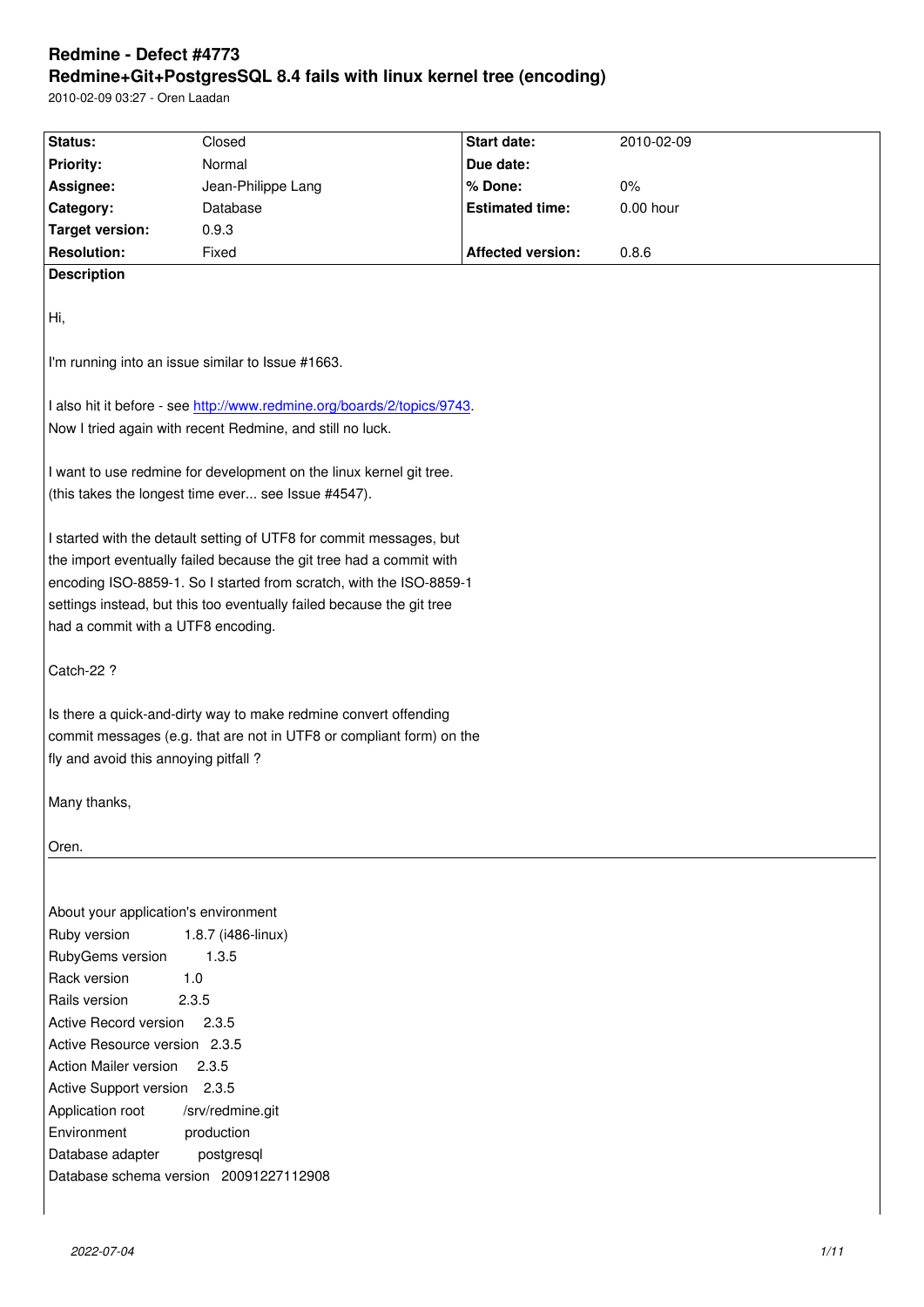# About your Redmine plugins

Redmine Wiki Extensions plugin 0.2.0

| <b>Related issues:</b>                                                        |               |            |
|-------------------------------------------------------------------------------|---------------|------------|
| Related to Redmine - Defect # 4547: git: Very high CPU usage for a long time  | <b>Closed</b> | 2010-01-11 |
| Related to Redmine - Defect #7047: Git adapter very slow when a commit modif  | <b>New</b>    | 2010-12-04 |
| Related to Redmine - Feature # 3396: Git: use --encoding=UTF-8 in "git log"   | <b>Closed</b> | 2009-05-20 |
| Related to Redmine - Defect # 2664: Mercurial: Repository path encoding of no | <b>Closed</b> | 2009-02-04 |

#### **Associated revisions**

#### **Revision 3466 - 2010-02-20 12:24 - Jean-Philippe Lang**

Remove invalid utf8 sequences from commit comments and author name (#4773).

#### **Revision 4926 - 2011-02-22 14:39 - Toshi MARUYAMA**

scm: for log in Ruby 1.9, replace invalid UTF-8 to '?' instead of removing.

Refer r3466 #4773.

#### **Revision 5644 - 2011-05-05 01:38 - Toshi MARUYAMA**

scm: git: add comments of revision order in fetch\_changesets().

Related issues.

#5357, #6013, #7146, #4773, #4547, #1406, #3449, #3567.

#### **History**

#### **#1 - 2010-02-09 19:57 - Jean-Philippe Lang**

Is there a proper way to make git output commit messages in a given encoding?

#### **#2 - 2010-02-09 23:41 - Oren Laadan**

The manpage of 'git log' says:

--encoding[=<encoding>]

 The commit objects record the encoding used for the log message in their encoding header; this option can be used to tell the command to re-code the commit log message in the encoding preferred by the user. For non plumbing commands this defaults to UTF-8.

However, the discussion adds:

 git-log, git-show, git-blame and friends look at the encoding header of a commit object, and try to re-code the log message into UTF-8 unless otherwise specified....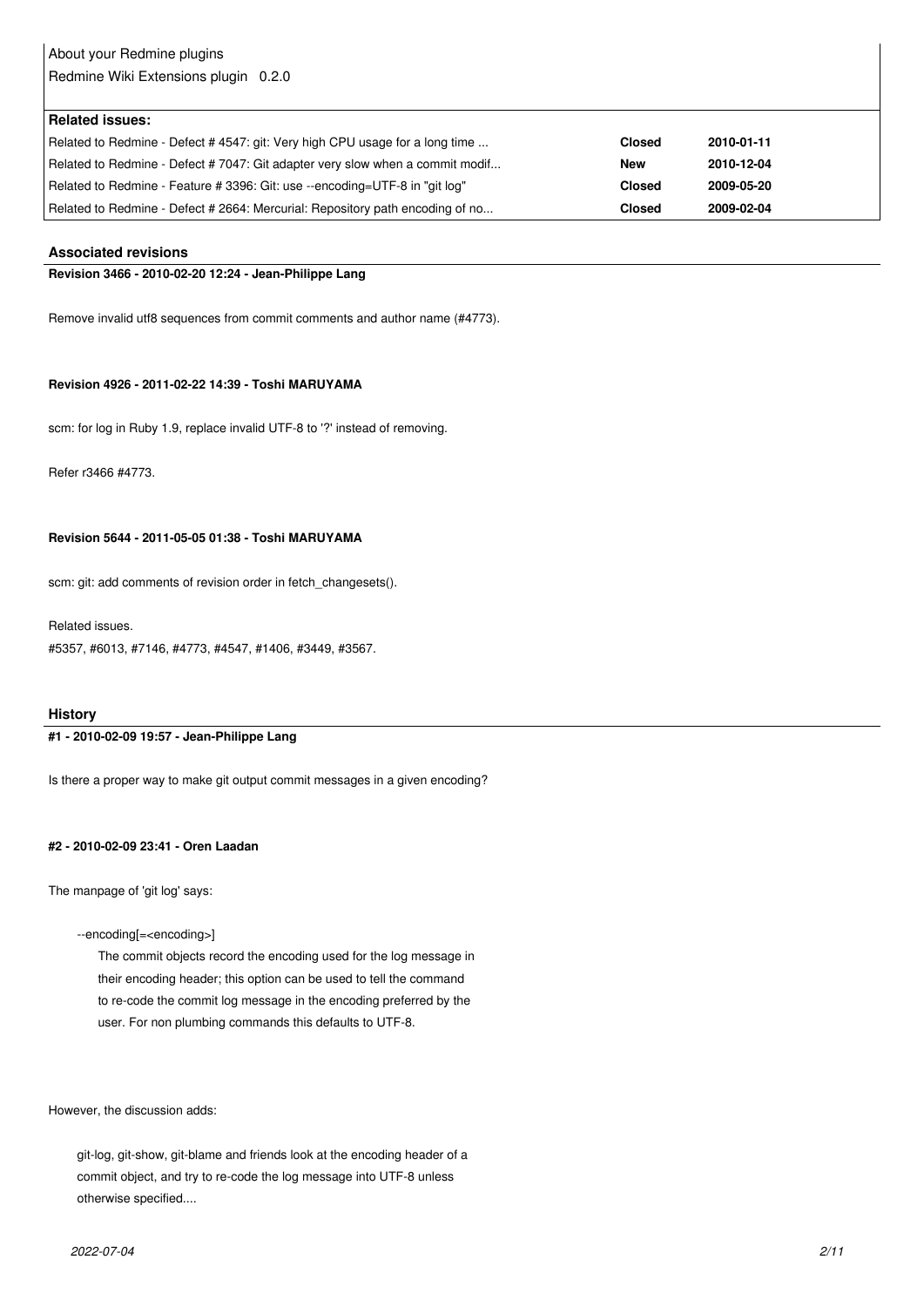IOW, this only works if the commit message has a header that indicated its encoding. I manually checked the commit in question and I don't think that it has one (commit 4d900f9df5f0569c2dc536701e2c11b6d50ebebf of the linux kernel git repository).

So while you probably want to use "--encoding=XXXX" in the git command as per the selected DB encoding, it's still not a panacea.

Oren

#### **#3 - 2010-02-09 23:50 - Oren Laadan**

How about using piping the output through iconv(1) like:

git log .... | iconv -f UTF8 -c

#### Where (from the manpage of iconv):

- -f Convert characters from encoding.
- -c Omit invalid characters from output.

And replace UTF8 by the selected encoding, if needed.

Or use the ruby's iconv() function, similarly.

#### **#4 - 2010-02-10 22:59 - Jean-Philippe Lang**

Can you try this patch:

Index: app/models/changeset.rb

```
--- app/models/changeset.rb (revision 3404)
+++ app/models/changeset.rb (working copy)
@@ -180,11 +180,12 @@
    encoding = Setting.commit_logs_encoding.to_s.strip
    unless encoding.blank? || encoding == 'UTF-8'
     begin
     return Iconv.conv('UTF-8', encoding, str)
+ str = Iconv.conv('UTF-8', encoding, str)
     rescue Iconv::Failure
     # do nothing here
     end
    end
   str
```
===================================================================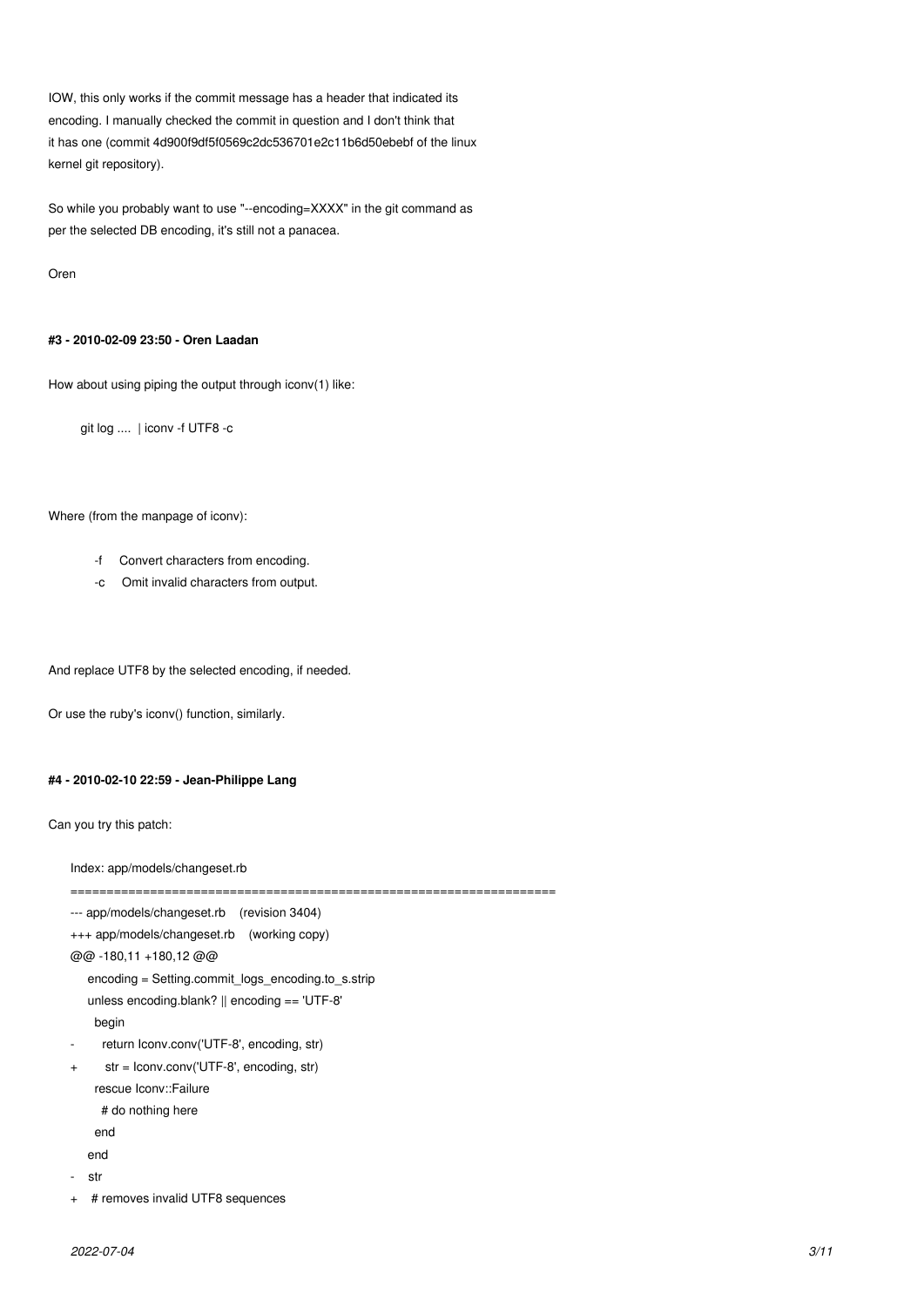+ Iconv.conv('UTF-8//IGNORE', 'UTF-8', str + ' ')[0..-3] end end

#### **#5 - 2010-02-11 16:58 - Oren Laadan**

Good news and bad news:

The good news is that the patch works, and the repository import proceeded beyond the point it had failed before.

The bad news is that it eventually failed anyways -- and this time, it appears, because the committer (user) name was not in UTF8.

Here is the error message from the log:

ActiveRecord::StatementInvalid (PGError: ERROR: invalid byte sequence for encoding "UTF8": 0xf66e6967 HINT: This error can also happen if the byte sequence does not match the encoding expected by the server, which is controlled by "client\_encoding". : SELECT "changesets"."id" AS t0\_r0, "changesets"."repository\_id" AS t0\_r1, "changesets"."revision" AS t0\_r2, "changesets"."committer" AS t0\_r3, "changesets"."committed\_on" AS t0\_r4, "changesets"."comments" AS t0\_r5, "changesets"."commit\_date" AS t0\_r6, "changesets"."scmid" AS t0\_r7, "changesets"."user\_id" AS t0\_r8, "users"."id" AS t1\_r0, "users"."login" AS t1\_r1, "users"."hashed\_password" AS t1\_r2, "users"."firstname" AS t1\_r3, "users"."lastname" AS t1\_r4, "users"."mail" AS t1\_r5, "users"."mail\_notification" AS t1\_r6, "users"."admin" AS t1\_r7, "users"."status" AS t1\_r8, "users"."last\_login\_on" AS t1\_r9, "users"."language" AS t1\_r10, "users"."auth\_source\_id" AS t1\_r11, "users"."created\_on" AS t1\_r12, "users"."updated\_on" AS t1\_r13, "users"."type" AS t1\_r14, "users"."identity\_url" AS t1\_r15 FROM

"changesets" LEFT OUTER JOIN "users" ON "users".id = "changesets".user\_id AND ("users"."type" = 'User' OR "users"."type" = 'AnonymousUser' ) WHERE ("changesets".repository\_id = 14 AND ("changesets"."committer" = E'Uwe Kleine-K<F6>nig

<Uwe.Kleine-Koenig@digi.com>')) ORDER BY changesets.committed\_on DESC, changesets.id DESC LIMIT 1):

Specifically, see the WHERE clause.

This is probably due to commit bc3c26fe65ecaa3fa96844219a9070a3e079697a in the linux kernel git repository.

I suspect you need to do a similar trick with the 'committer' field ?

(unfortunately I have near zero knowledge in ruby...)

Thanks !

#### **#6 - 2010-02-13 10:54 - Jean-Philippe Lang**

Here is the additional patch:

Index: app/models/changeset.rb

===================================================================

--- app/models/changeset.rb (revision 3420)

+++ app/models/changeset.rb (working copy)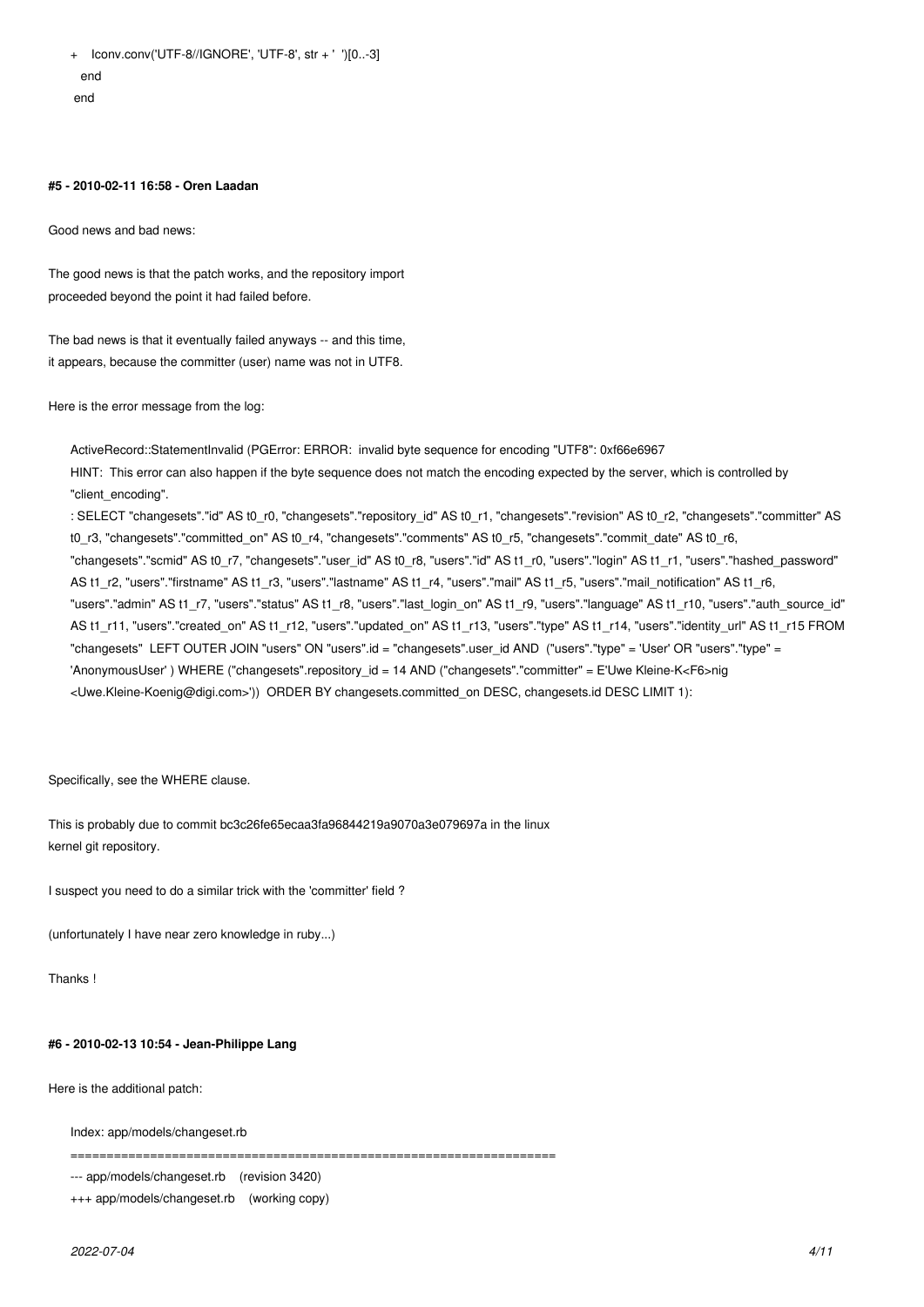```
@@ -57,6 +57,10 @@
    super
  end
+ def committer=(arg)
+ write_attribute(:committer, self.class.to_utf8(arg.to_s))
+ end
+ 
  def project
    repository.project
```
#### **#7 - 2010-02-16 14:41 - Oren Laadan**

end

Ok, that indeed works, great ! Many thanks for the helpful support.

On a related topic - related to issue #4547: all in all it took a few hours (!!!) to import the entire git repository of the linux kernel. This is after applying a patch to not use "--find-copies-harder" -- if not removed, the import took too much memory and time.

The rate commits import was around 250/min at the beginning, and then dropped to ~60/min at the end.

This cost is a very high, but is acceptable as a one time cost that is needed to setup the repository. Unfortunately, it appears that it recurs every time the git repository is updated (after each new commit). This severely limits the usability of redmine.

One thought I had, is to have a special option (for project admin) to request a full scan of the git repository. This is a long operation and will be very infrequent.

The usual option would be (e.g. when clicking on 'repository') to assume that the developers are sane, and only add commits to the public tree. I assume that in this case, a full rescan of the tree isn't required. I'll be more than happy to assist with testing and deployment if it can be useful for you.

Any word on attempts to solve this ?

Many thanks,

Oren.

#### **#8 - 2010-02-16 15:22 - Jean-Philippe Lang**

Oren Laadan wrote:

*Ok, that indeed works, great !*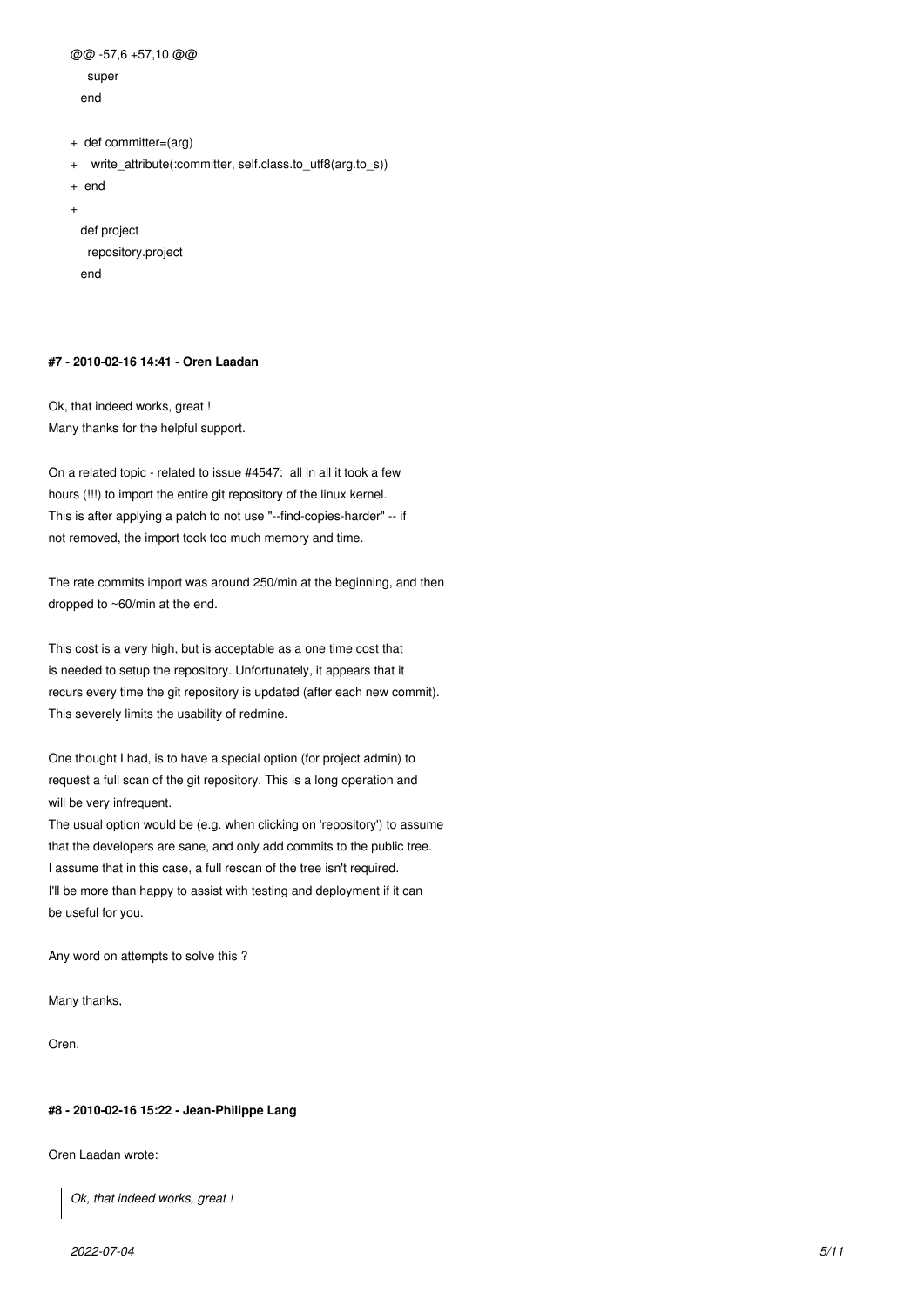*Many thanks for the helpful support.*

Thanks for the feedback. I'll commit these pacthes.

*This cost is a very high, but is acceptable as a one time cost that is needed to setup the repository. Unfortunately, it appears that it recurs every time the git repository is updated (after each new commit). This severely limits the usability of redmine.*

*One thought I had, is to have a special option (for project admin) to request a full scan of the git repository. This is a long operation and will be very infrequent.*

*The usual option would be (e.g. when clicking on 'repository') to assume that the developers are sane, and only add commits to the public tree. I assume that in this case, a full rescan of the tree isn't required. I'll be more than happy to assist with testing and deployment if it can be useful for you.*

The full re-scan behaviour was introduced in r2840 but several users reported this as a defect (#4547, #4716). A fix was committed in r3394 (trunk), so that only commits from the last 7 days are scanned.

Can you give it a try?

#### **#9 - 2010-02-19 04:20 - Oren Laadan**

Oh ... excellent !

I tried to "rescan" after adding about 80 commits, and it took about 2-3 minutes. During most of this time the postgres process was chewing 100% cpu, by the way. However, this is now doable.

So this is definitely step in the right direction and makes the system usable again.

Is it possible to configure that choice of 7 days ?

Is it possible to request a full scan ? (sure, once in a blue moon, but still).

And also a related question: will it break anything if I disable the "respository" module entirely, and instead use gitweb (the git web browsing) and add a tab in the project that embeds the gitweb page with an iframe ?

More specifically, will I lose any important (or less important) features of redmine by not choosing the "repository" module for the project altogether ?

The advantage of using gitweb instead is that it's designed to provide fast and effective access to the repository, it is the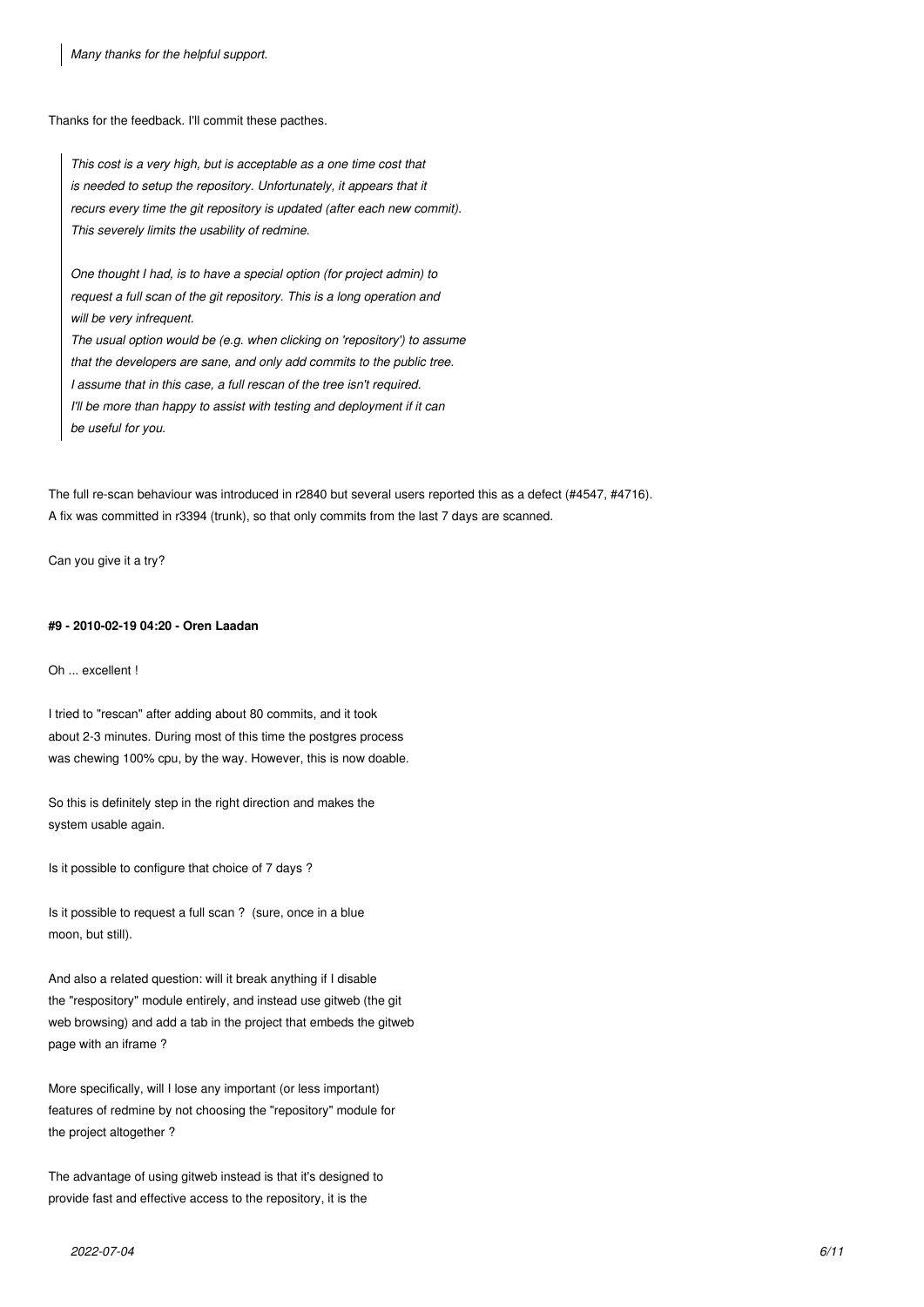standard way for git repositories, and it's already familiar for many users.

Thanks !

#### **#10 - 2010-02-20 12:36 - Jean-Philippe Lang**

- *Status changed from New to Resolved*
- *Target version set to 0.9.3*
- *Resolution set to Fixed*

The patches are committed in r3466 (trunk).

Oren Laadan wrote:

*Oh ... excellent !*

*I tried to "rescan" after adding about 80 commits, and it took about 2-3 minutes. During most of this time the postgres process was chewing 100% cpu, by the way. However, this is now doable.*

*So this is definitely step in the right direction and makes the system usable again.*

Well, 2 minutes for 80 commits is still a bit long. I'll see if it can be improved.

*Is it possible to configure that choice of 7 days ?*

For now, it's not. But that would be pretty easy to add an option for that.

*Is it possible to request a full scan ? (sure, once in a blue moon, but still).*

No. The only way for now is to remove the repository from Redmine and reload it...

The way it was done before r3394 is not a reasonable solution for large repositories (all the changeset from the Redmine database and all the git commits were loaded in memory).

*And also a related question: will it break anything if I disable the "respository" module entirely, and instead use gitweb (the git web browsing) and add a tab in the project that embeds the gitweb page with an iframe ?*

*More specifically, will I lose any important (or less important) features of redmine by not choosing the "repository" module for the project altogether ?*

Feature that are important to me with the repository module are:

1. ability to link commits with issues (viewing the associated commits from the issue view is a real plus)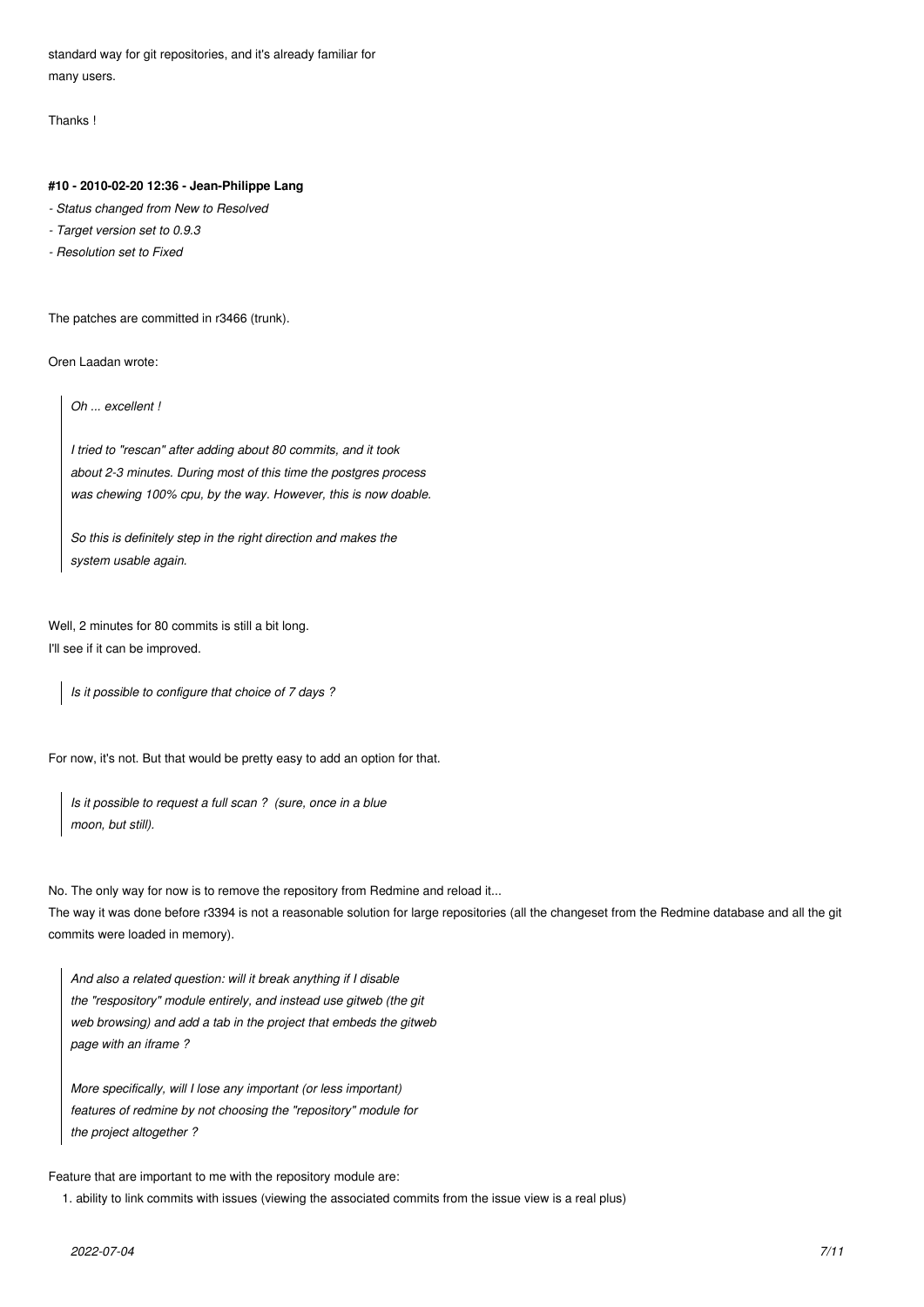2. commits comments search

3. commits displayed in the activity view

#### **#11 - 2010-02-20 22:27 - Oren Laadan**

*I tried to "rescan" after adding about 80 commits, and it took about 2-3 minutes. During most of this time the postgres process was chewing 100% cpu, by the way. However, this is now doable.*

*Well, 2 minutes for 80 commits is still a bit long. I'll see if it can be improved.*

I thought it would be useful so I timed how long it takes to rescan after adding a single commit. The total time was ~65 seconds, with the following breakdown:

- 1. First, postgres ran for ~50 seconds (postgres 85% cpu, ruby 15%)
- 2. Then, git ran for ~10 seconds (nearly 90% cpu)
- 3. Finally, postgress and ruby ran for ~5 seconds (mix cpu usage)

In addition, access to the repository without a rescan - e.g. to view the repository or to display recent activity - takes about 6 seconds, roughly split half and half between git work and ruby work. This is pretty long response time :(

*Is it possible to configure that choice of 7 days ?*

*For now, it's not. But that would be pretty easy to add an option for that.*

This is very important because a common workflow with git is to write a patch, then post it for review and only much later push to the main repository. Therefore, often the patch is already more than a week old when it gets to be an official changeset.

*Is it possible to request a full scan ? (sure, once in a blue moon, but still).*

*No. The only way for now is to remove the repository from Redmine and reload it...*

*The way it was done before r3394 is not a reasonable solution for large repositories (all the changeset from the Redmine database and all the git commits were loaded in memory).*

This is problematic because limiting the rescan to a window of time to the past means that eventually there will be a commit (or more) that won't be scanned.

Perhaps there is a better approach: is it possible to scan and *add* everything that has changed since last scan, without worrying about existing changesets that may have changed ?

In particular, public repositories tend to grow "forward" and never modfy their own history. Changing one's history is considered very bad practice, so redmine can rely on such behavior (and declare that as a requirement).

Given this assumption, the rescan algorithm can be something like this:

- Compare the current repository state with the previous one, and
- Remove from the DB branches that were deleted (no longer exist)
- Add to the DB branches that are new (did not exist before)
- For each branch, add to the DB the changesets since the last HEAD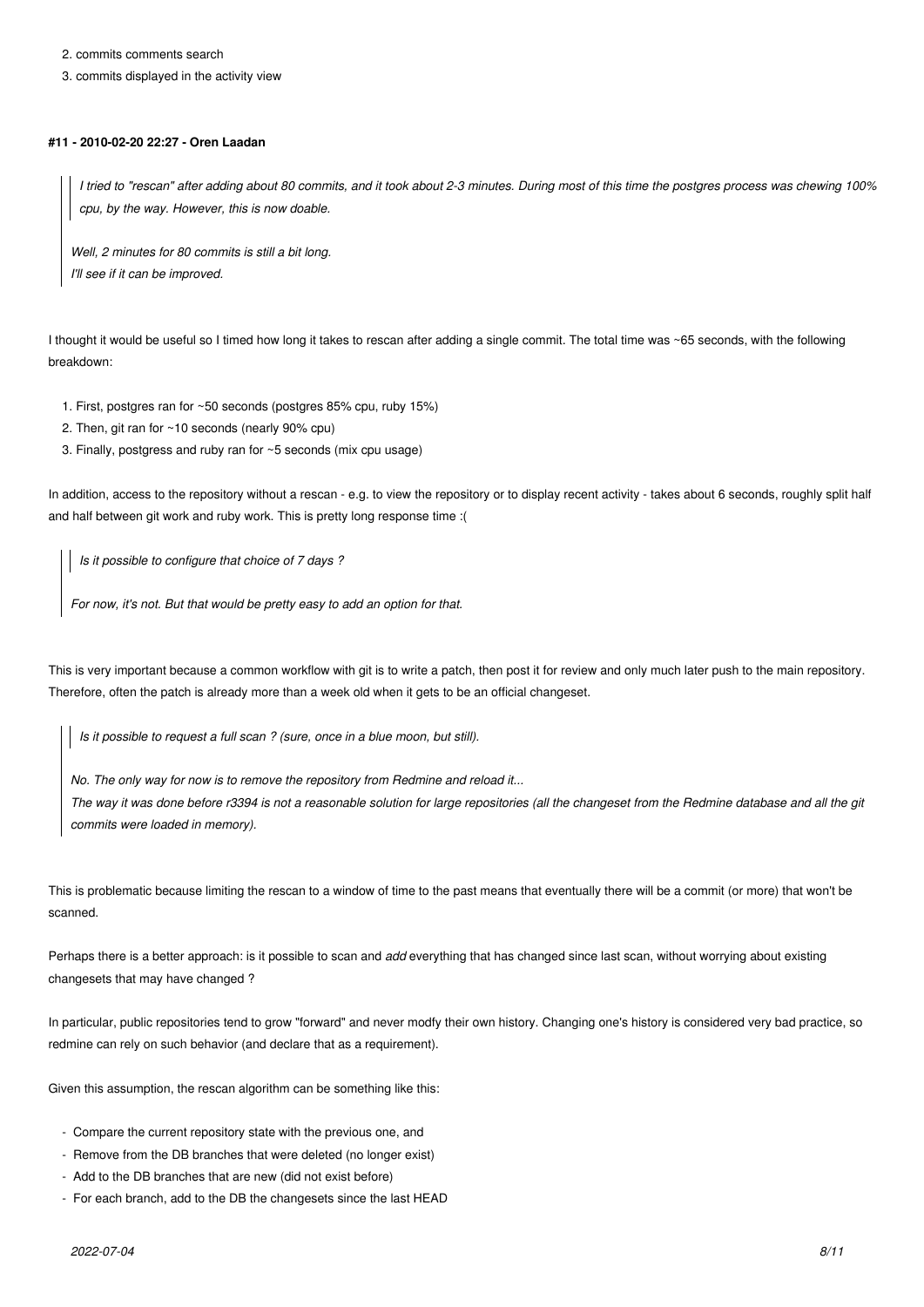the costly pass that checks all changesets against the redmine's DB.

If a manager/developer really wants to change the history of a branch, she could delete the branch, rescan, then re-add the branch and then rescan again. I suspect this will be very rare.

*And also a related question: will it break anything if I disable the "respository" module entirely, and instead use gitweb (the git web browsing) and add a tab in the project that embeds the gitweb page with an iframe ?*

*Feature that are important to me with the repository module are:*

- *1. ability to link commits with issues (viewing the associated commits from the issue view is a real plus)*
- *2. commits comments search*
- *3. commits displayed in the activity view*

I'm trying to figure out how hard it would be to achieve the same thing by leveraging gitweb instead. For example how I set it up, take a look at http://www.linux-cr.org/redmine/tab/show/user-cr. (This is a smaller repository, the linux-kernel based project is still not public, but if you register I can set up access for you there).

[1. How difficult is it to allow to link a commit with](http://www.linux-cr.org/redmine/tab/show/user-cr) an issue by way of a gitweb link instead of the local redmine's DB ? it will still be a click away, but will go to the gitweb tab ? For example, the wiki formatting could be replace "commit:c6f4d0fd" with "gitweb:c6f4d0fd"

2. This is also possible with gitweb, and is pretty efficient and neat.

3. Probably more involved, but essentially one could replace the DB query (that I assume is what you use to generate the report) with a combination of DB query and git query, and generate the changeset report on the fly from git (instead of from redmine's DB). Is that possible ?

#### **#12 - 2010-02-28 10:56 - Jean-Philippe Lang**

*- Status changed from Resolved to Closed*

The fix concerning invalid utf8 sequences is merged in 0.9-stable in r3501 so I close this ticket.

*Perhaps there is a better approach: is it possible to scan and add everything that has changed since last scan, without worrying about existing changesets that may have changed ?*

True. How do you know about what was added since last visit?

*I'm trying to figure out how hard it would be to achieve the same thing by leveraging gitweb instead.*

Actually, what is really slow when browsing a git repository is to get information about last change on each file using git log -n 1. When removing this, browsing is pretty fast. Maybe we should disable this.

#### **#13 - 2010-03-02 03:24 - Oren Laadan**

*Perhaps there is a better approach: is it possible to scan and add everything that has changed since last scan, without worrying about existing changesets that may have changed ?*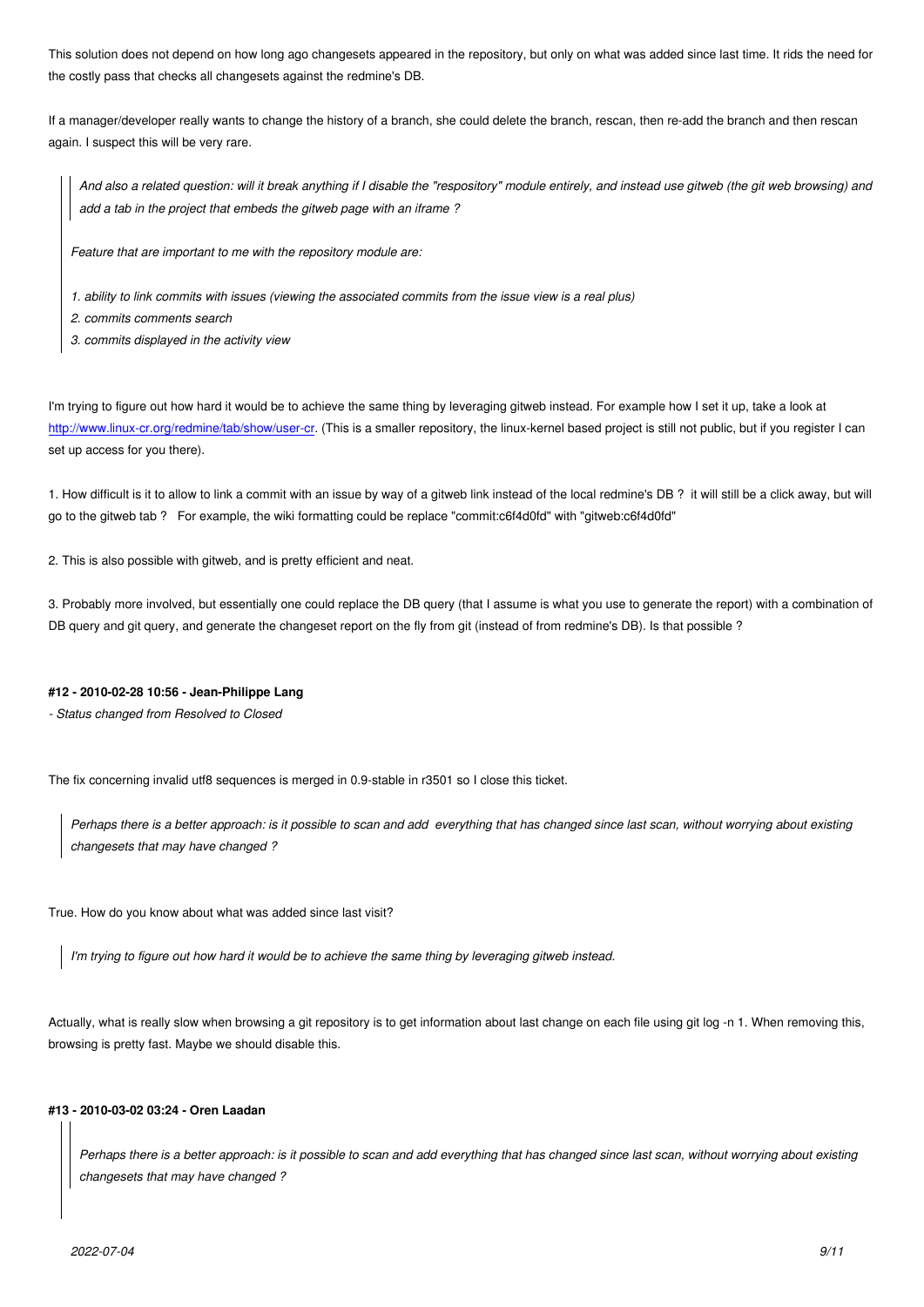I'm not familiar with how redmine tracks the repositories. It seem that it stores some metadata of all the commits in the db, but otherwise calls the repository backend (git) to get the log and etc. Specifically, it does not record any state related branches and the HEAD of each branch.

So I'd suggest a new table that will record the "last known state" of the repository, with at least two columns: "branch" for branch name, and "commit" to identify the branch HEAD. (Maybe also a "date" to record when it was last updated). Whenever the database is rescanned, the table will be updated, so you will know which branches were added, removed, and updated. Then you ask git to only report (int each branch) what comes after the HEAD of each modified branch.

Does this make sense ?

*I'm trying to figure out how hard it would be to achieve the same thing by leveraging gitweb instead.*

*Actually, what is really slow when browsing a git repository is to get information about last change on each file using git log -n 1. When removing this, browsing is pretty fast. Maybe we should disable this.*

Do you have a patch that I can try that here ?

Thanks !

#### **#14 - 2010-03-02 04:18 - Toshi MARUYAMA**

Oren Laadan wrote:

*So I'd suggest a new table that will record the "last known state" of the repository, with at least two columns: "branch" for branch name, and "commit" to identify the branch HEAD.*

Mercurial has same problem and try to resolve at #4455 - Mercurial overhaul. I agree this suggestion to add new record at table.

### **#15 - 2010-03-02 05:30 - Toshi MARUYAMA**

*- File git-fast-browse.patch added*

#### Oren Laadan wrote:

*Actually, what is really slow when browsing a git repository is to get information about last change on each file using git log -n 1. When removing this, browsing is pretty fast. Maybe we should disable this.*

*Do you have a patch that I can try that here ?*

*Thanks !*

Try this patch.